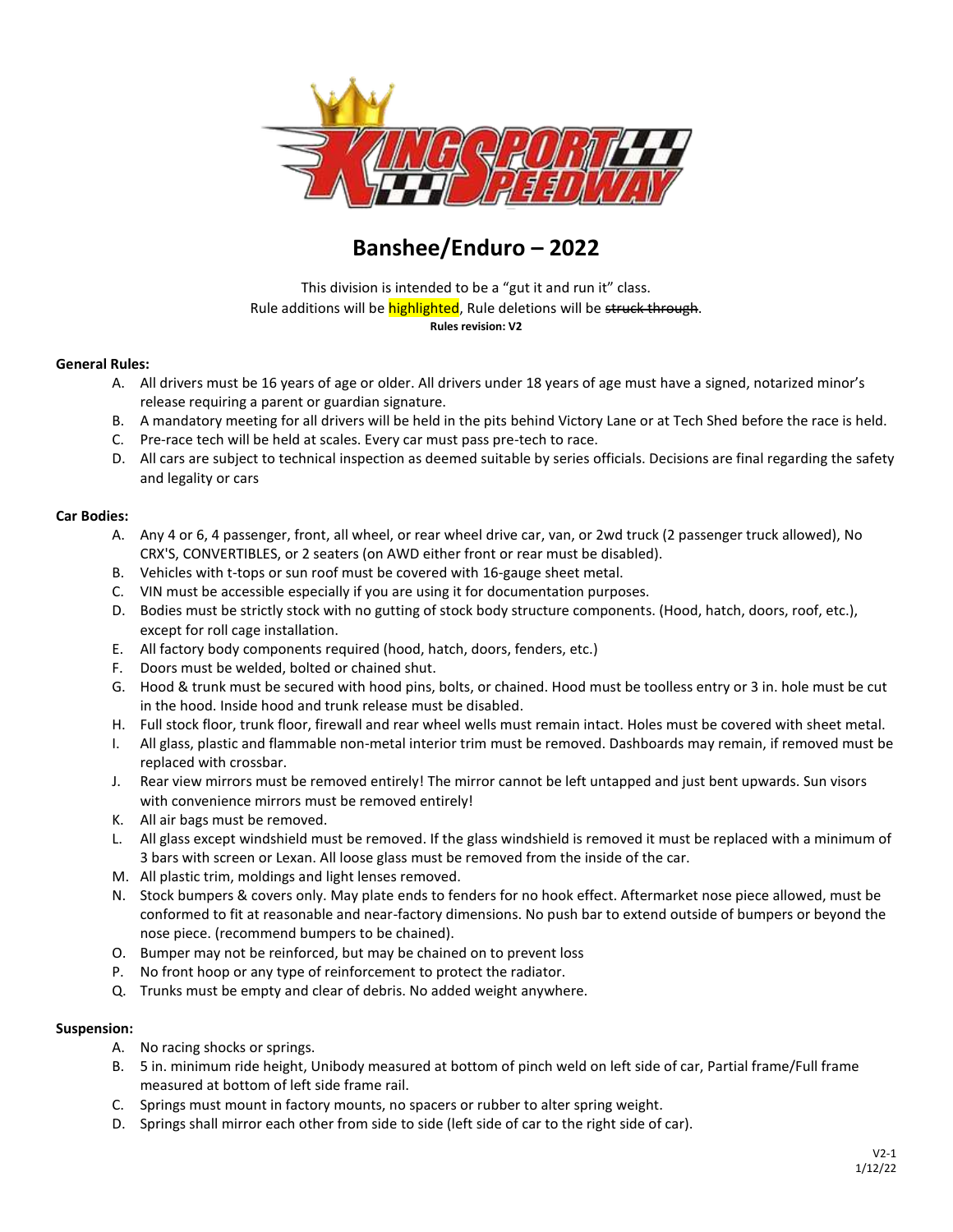- E. Springs shall mirror height, length, ratings, color and number and thickness of coils.
- F. No altering or modifying suspension mounting points.
- G. Reinforcing of arms allowed, no changing of dimensions.
- H. No aftermarket adjustable control arms. Factory items to remain on suspension.
- I. Stock mounting shock will be permitted as long as it is non-adjustable, remains unaltered, connects to the vehicle in the stock mounting location and there is only one (1) shock per wheel. Racing shocks are not allowed!!
- J. Trailing arms shall remain stock, unaltered, uncut, undrilled; must be stock length. Monoballs will not be permitted in trailing arms
- K. Leaf Springs. Vehicles with leaf springs shall have stock leaf springs installed. Mounting points shall be stock with stock shackles and leaf count and thickness must mirror each other from side to side (left side to right side)
- L. No more than TWO (2) degrees of positive or negative camber are permitted.
- M. No 4-wheel steer, rear steer must be disabled.

#### **Engine:**

- A. Engine size & specification must be stock for year, make & model
- B. No cold air intakes for fuel injection must be a stock type breather system.
- C. No machining, grinding, porting, gasket matching, etc. of any engine component.
- D. Engine computers must be stock for year, make and model. Factory seals must be intact. Stock settings to include REV LIMITER!
- E. ODB2 (if equipped) port must be accessible and function fully.
- F. Fuel Pressure must not be altered. Fuel pressure is a tech item and shall be referenced by manufacturers spec!
- G. Carburetor must be the stock carburetor, and stock cfm for make and model.
- H. Anti-Freeze not preferred. 50/50 ratio max if you must run antifreeze. If you don't have to run antifreeze, don't run it.
- I. AC Compressor may be removed.

#### **Exhaust:**

- A. NO AFTERMARKET HEADERS. If it came stock, the driver must show supporting documentation.
- B. Stock exhaust manifolds only.
- C. 4 Cyl. Maximum 2 in. outside dia. pipe, 6 Cyl. Maximum 2 1/4 in. outside dia. Pipe, must exit after the driver.
- D. Exhaust is recommended to exit behind driver, and away from fuel tank.

#### **Drivetrain:**

- A. Stock automatic or manual transmission for year, make and model.
- B. **Automatic:** Stock torque converter and stock flex plate. **Manual:** Stock steel flywheel and clutch assembly for standard trans.
- C. Trans cooler must be in stock location.
- D. No locking of rear or trans.
- E. Only factory open or limited slip rears will be permitted; must be stock style, no performance rears will be permitted. Locked/welded rears will not be permitted.

#### **Tires and Wheels:**

- A. 7.5 in. wide rims max. Wheel width shall be measured from outside lip to outside lip
- B. No Racing wheels allowed (no light weight) or any offset. Stock aluminum or steel wheels.
- C. The wheels shall be attached to the vehicle by one (1) inch lug nuts on the right side of the vehicle. Aluminum wheels are not sized correctly to allow one (1) inch lug nuts, therefore are excluded from this requirement.
- D. Tires are to be DOT approved. No racing DOT tires. No W, Y or Z rated tires. Tires shall bear a tread wear rating of 260 or above. NO TIRE Prep or SOAK ALLOWED.
- E. Tires may be different sizes. Max tire size 235 series tire
- F. No off-road tires or truck tires shall be permitted.
- G. Tires shall have a minimum of 3/32 inch tread depth along the contact patch of the tire.
- H. No wheel weights or spacers.

#### **Brakes:**

A. All vehicles must have working brakes on all 4 wheels.

#### **Weight:**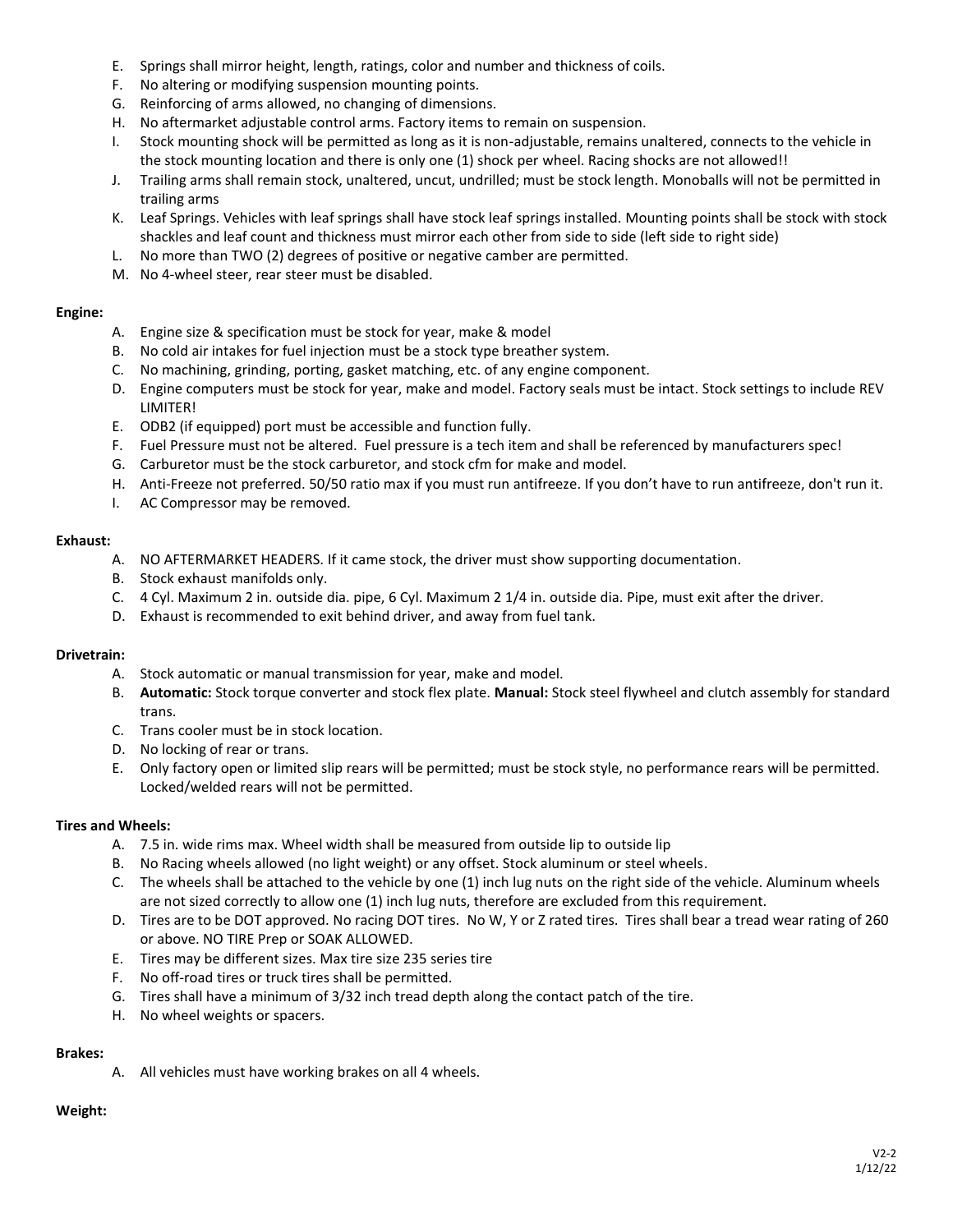A. At no time may any weight be added to the car for enhanced performance. If weight is needed to make minimum weight rule it will be added to the car upon tech approval. There will be a central location appointed for all cars. As of 7-28-2021 we have not implemented a weight rule but retain the right to do so at any time.

## **Safety: (Anything considered to be safety item should be utilized at all times)**

- A. Highly recommended brace behind driver's seat from side to side, with hoop extended to roof, bolted or welded. Driver door bar and / or rub rail optional. Must be flush against the body.
- B. ROLL BARS (Not Required but Highly Recommended)
	- 1. Minimum 1 1/2" x .095 round steel seamless (or DOM) tubing recommended. Must be plated to unibody.
	- 2. Roll cage may extend forward to strut towers or to frame behind radiator.
	- 3. Door bars, 1 3/4 in. round tubing max 1 ea. or 1/4 in. flat plating welded to the body. All rub rails must be against the body. May not protrude more than 2 in. from the body.
- C. Racing seat not mandatory but recommended,
- D. Factory installed seats must be bolted front and rear (4) bolts, side to side (b-pillar) brace required behind factory seat. Must prevent factory seat from laying backwards
- E. 4-point racing belts or 3-point stock required, Belts do not have to be in date but must be in good working order, (not frayed, torn, etc.)
- F. Window net is not mandatory, however is highly recommended. (drop down) It cannot be permanently mounted, it must be operable.
- G. fire suit is highly recommended but pants and long sleeves are required,
- H. Driver must wear gloves while racing. There is no specification on which type of glove is to be worn, however, a flammable glove is not permitted. Use of mechanic's gloves is acceptable.
- I. neck brace or collar and Snell 2000 approved helmet mandatory.
- J. Fuel cell in trunk is allowed. Must have a firewall between driver and tank. Rule only applies to cars with fuel tank behind the rear axle.
- K. Battery may be relocated but must be in a spill-proof container and secured to the car body. If the battery is relocated a disconnect switch should be utilized.
- L. Rear wheel drive vehicles must have a front hoop on the drive shaft.
- M. Floorboard must be installed and in good condition; if holes are present, they must be patched
- N. Air condition lines must be cut or removed.
- O. Fire Extinguisher- Fire extinguishers are mandatory in all vehicles
- P. Raceceivers or Scanners are highly recommended and may become mandatory!!! No spotters or any type of communication allowed to the driver from any source other than the Speedway Officials!!

## **Other:**

- A. Transponder must be mounted on the right-side underbody of the vehicle behind the right rear axle/hub. Transponder must be mounted in an area to minimize damage to the transponder. Do not cut structural members to attain a clear path to the ground. Transponder operation will be verified during practice/qualifying.
- B. Cars MUST have visible numbers on each side and on the roof.
- C. DUE TO DIVERSITY OF TYPES OF CARS AND TIRES, PROMOTER/TECH HAS THE RIGHT TO ALLOW/DISALLOW ANYTHING including rule changes TO PROMOTE AND POLICE RACING.
- D. For anything that would be considered a "Grey area" contact track officials for clarification/ok.

## **Race Procedure:**

- A. All cars will receive 2 laps for qualifying, starting order will be determined by qualifying time, with potential random draw or fans choice invert.
	- 1. Winner of the previous event will start in 20th position, if less than 20 cars, the driver will start last.
	- 2. Event can be composed of a set number of laps or time limit; Event lengths will be listed on event schedule.
- B. Drivers will hold their position until the green flag is displayed.
- C. This is RACING, not WRECKING. Deliberately wrecking someone will get you disqualified
- D. The yellow flag will not be used. If there are cars with breakdowns or cars in accidents, the other cars will avoid them while continuing to race.
- E. The red flag will be displayed if there is a fire, rollover, driver is in danger, or the track is blocked. All cars must stop immediately. There will be no assistance from the pit crews who are not allowed on the track at any time. The race will be restarted with the cars in the same position as before the red flag.
- F. If your car is black flagged for any reason, you must exit the track immediately.